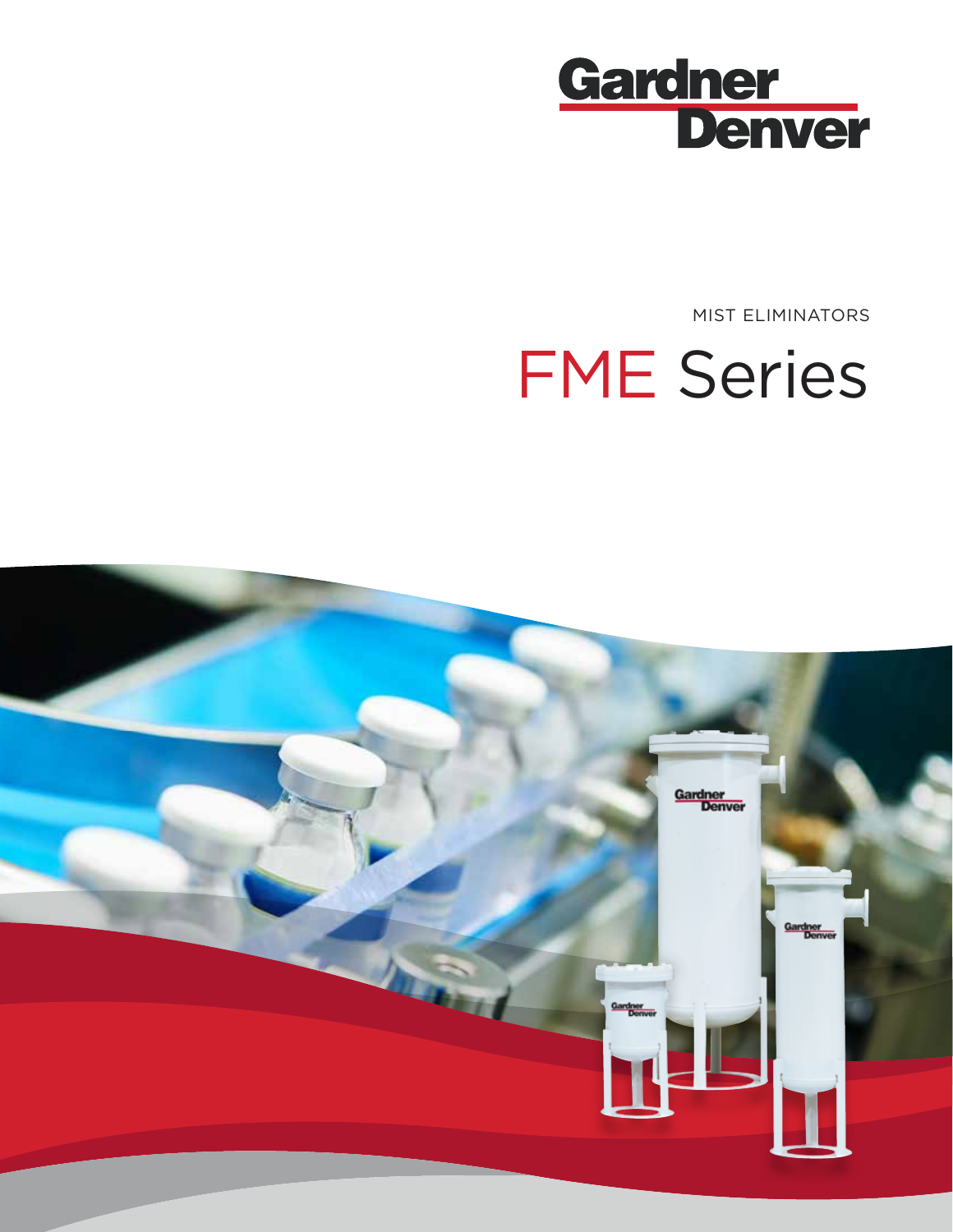# FME Series Mist Eliminator

The Gardner Denver FME Series mist eliminators are the auditor's choice to reduce energy costs and remove oil and water aerosols from compressed air systems. The FME Series protects products and processes from contamination, increases the life of pneumatic equipment, eliminates paint appearance and adhesion problems and ultimately keeps pneumatic instruments operating.

# Low Operating Costs

- Low pressure drop: 0.5 to 1 psi (0.04 to 0.07 kgf/ cm²) Typical coalescing filters operate at 3 to 6 psi (0.21 to 0.42 kgf/cm²) requiring the air compressor to operate at higher operating pressures, increasing power requirements by 2.5% or more
- Long element life: 8 to 15 years
- With a large in-depth bed, element life is much longer than conventional oil removal filters
- Virtually maintenance free

## Extra Protection

- Captures and retains large slugs of oil and water, should drain trap fail
- Protects downstream equipment from contamination should oil separator on rotary screw compressor fail

# Removes Submicronic Particles for Ultra Clean Air

- 100% of particles 3 microns and larger
- 99.98% of particles 0.1 micron and larger
- 0.5 ppm w/w maximum liquid content after filtration
- 1000 ppm maximum inlet liquid loading

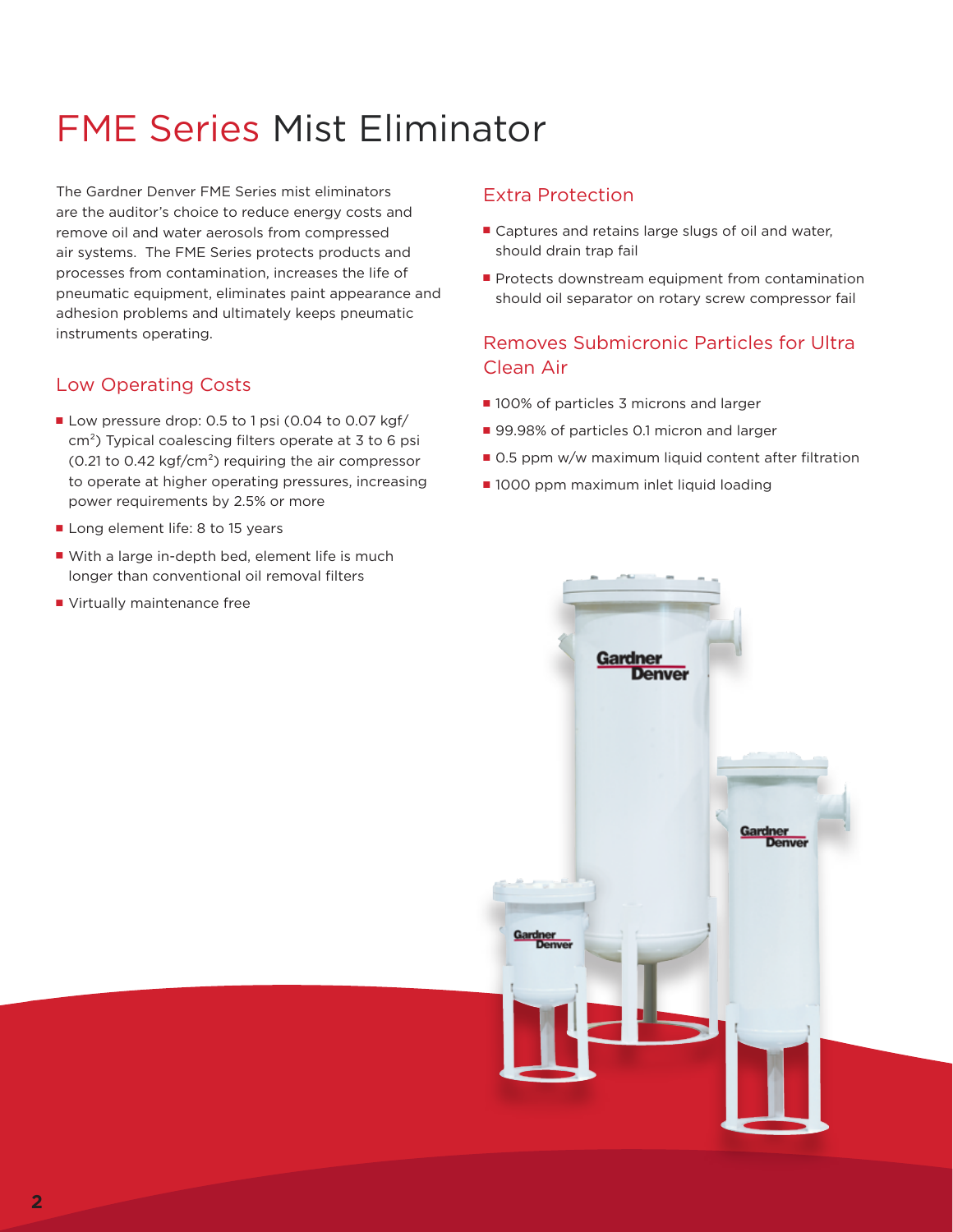#### SPECIFICATIONS

|                               |             | FLOW @<br>100 PSIG       | <b>MAXIMUM</b><br><b>WORKING</b><br><b>PRESSURE</b> | <b>MAXIMUM</b><br><b>OPERATING</b><br><b>TEMP</b> | <b>REPLACEMENT</b><br><b>CARTRIDGE</b> | <b>DIMENSIONS</b> |           |              |           |                      | <b>WEIGHT</b> |     |
|-------------------------------|-------------|--------------------------|-----------------------------------------------------|---------------------------------------------------|----------------------------------------|-------------------|-----------|--------------|-----------|----------------------|---------------|-----|
| <b>MODEL</b><br><b>NUMBER</b> |             | (7 KGF/CM <sup>2</sup> ) |                                                     |                                                   |                                        | <b>HEIGHT</b>     |           | <b>WIDTH</b> |           | <b>CONNECTIONS</b>   |               |     |
|                               | <b>SCFM</b> | $M^3/H$                  |                                                     |                                                   |                                        | IN                | <b>MM</b> | IN           | <b>MM</b> |                      | <b>LBS</b>    | KG. |
| FME1                          | 125         | 200                      | 150 psig<br>$(14.1 \,\text{kgf/cm}^2)$              | $150°$ F<br>$(66^{\circ}C)$                       | FME1E                                  | 34.8              | 884       | 18.0         | 457       | $2$ " NPT            | 185           | 84  |
| FME <sub>2</sub>              | 250         | 440                      |                                                     |                                                   | FME2E                                  | 34.8              | 884       | 18.0         | 457       | $2$ " NPT            | 190           | 86  |
| FME3                          | 500         | 870                      |                                                     |                                                   | FME3E                                  | 45.0              | 1143      | 18.0         | 457       | $2\frac{1}{2}$ " NPT | 220           | 100 |
| FME4                          | 1100        | 1910                     |                                                     |                                                   | FME4E                                  | 63.3              | 1608      | 23.8         | 605       | 4" ANSI FLG          | 350           | 159 |
| FME5                          | 1500        | 2600                     |                                                     |                                                   | FME5E                                  | 70.8              | 1789      | 25.8         | 655       | 4" ANSI FLG          | 390           | 177 |
| FME <sub>6</sub>              | 2100        | 3650                     |                                                     |                                                   | FME6E                                  | 72.4              | 1839      | 31.8         | 808       | 4" ANSI FLG          | 700           | 318 |
| FME7                          | 2400        | 4170                     |                                                     |                                                   | FME7E                                  | 72.4              | 1839      | 31.8         | 808       | 4" ANSI FLG          | 715           | 324 |
| FME8                          | 3000        | 5210                     |                                                     |                                                   | FME8E                                  | 72.4              | 1839      | 31.8         | 808       | 4" ANSI FLG          | 730           | 331 |

H

#### CORRECTION FACTORS FOR INLET PRESSURE

| <b>INLET</b><br><b>PRESSURE</b> | <b>MULTIPLIER</b>   |      |  |  |
|---------------------------------|---------------------|------|--|--|
| <b>PSIG</b>                     | KGF/CM <sup>2</sup> |      |  |  |
| 20                              | 1.4                 | 0.30 |  |  |
| 30                              | 2.1                 | 0.39 |  |  |
| 40                              | 2.8                 | 0.48 |  |  |
| 60                              | 4.2                 | 0.65 |  |  |
| 80                              | 5.6                 | 0.82 |  |  |
| 100                             | 7.0                 | 1.00 |  |  |
| 120                             | 8.4                 | 1.17 |  |  |
| 150                             | 10.5                | 1.43 |  |  |



Sizing: Maximum air flow at 100 psig (7 kgf/cm²) is indicated in the Specifications table. To determine maximum air flow at pressures other than 100 psig (7 kgf/cm<sup>2</sup>), multiply flow @ 100 psig (7 kgf/cm<sup>2</sup>) by the multiplier from Table 2 that corresponds to the minimum operating pressure at the inlet to the filter.

# Standard Features

- Differential pressure gauge
- Heavy duty ASME stamped pressure vessel
- Long life mist eliminator element
- Floor stand

### **Options**

- Automatic condensate drains
	- Pneumatically or electrically operated
- Differential pressure gauge with reed switch

### Advanced Filter Bed Technology

Compressed air is directed through a loosely packed bed of highly engineered, water resistant glass fibers. Water droplets and oil aerosols entrained in the air stream are captured by the fibers through the mechanisms of direct interception, inertial impaction, and interception resulting from Brownian motion. The captured aerosols move along the fibers and coalesce into larger droplets that gravitate to the bottom of the housing and are discharged from the system by an optional automatic drain valve.

Connection

Outlet